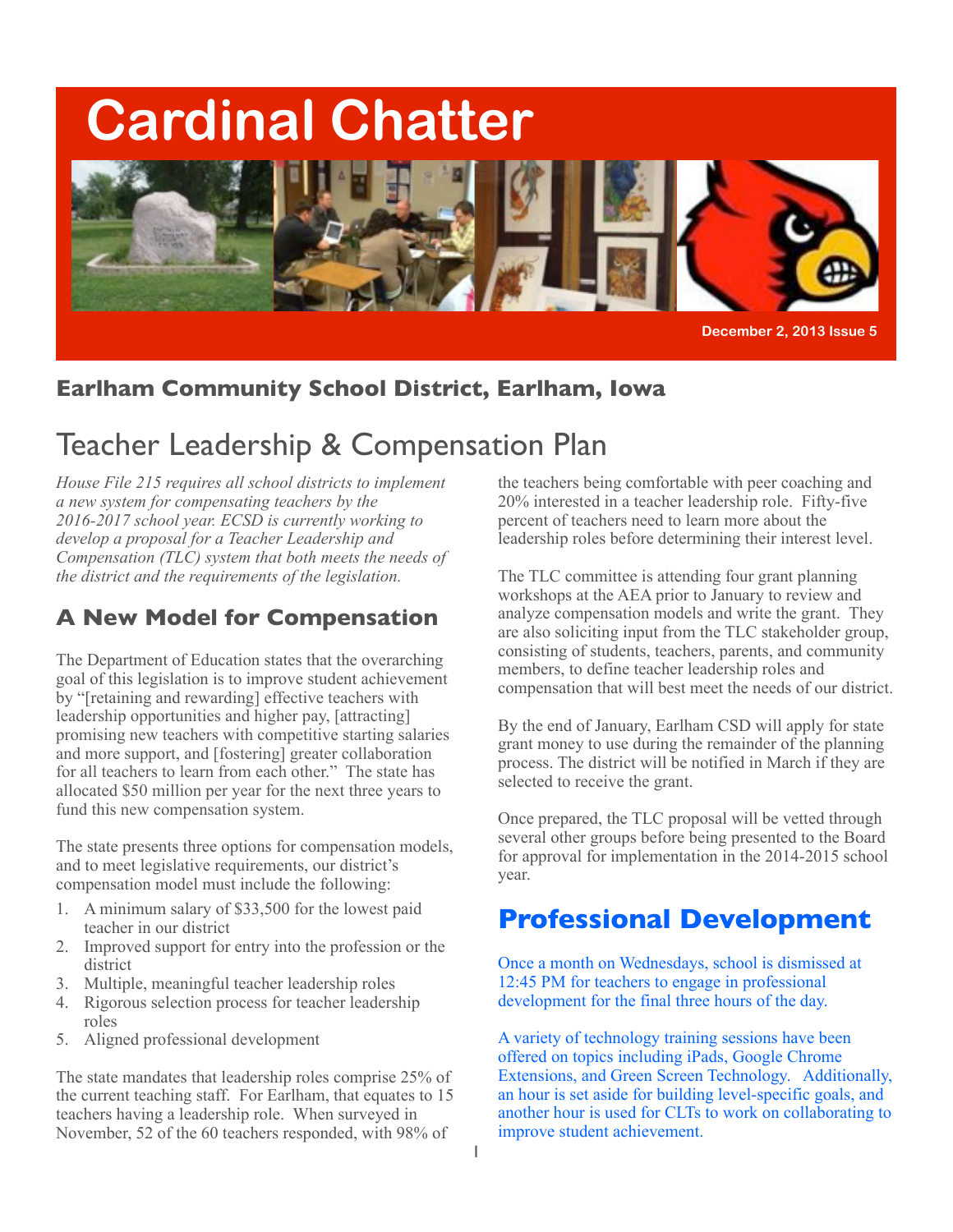#### **PBIS & Youth Sports**



Starting with the Youth Basketball season, Youth Sports (a.k.a. recreational league sports/teams) in Earlham have a defined focus with the PBIS program that has been in the PK-8th grade school building for the past year. All coaches have been

given posters that are exact copies of those posted in the school gyms for Youth Sports to share with parents and players on their teams. What does it mean to be Responsible, Respectful and Proud as a participant, spectator or coach when it comes to Earlham youth sporting programs?

Being Respectful, whether at practice or in a game, means listening to the coach, working as a team to support each other and listening to the referee/official and accepting their decisions. Being Responsible means being on time for all practices/games with all the gear needed to play plus giving 100% effort to teammates and the team. Finally, being Proud means cheering appropriately, picking up gear and/or litter after events, demonstrating good sportsmanship to all and representing Earlham sports with pride. The ultimate goal is to be a positive teammate, creating an environment where everyone can learn and grow as a player while respecting the adults that are volunteering their time for the youth sports program. Learning to be respectful, responsible and proud to represent Earlham right now will only help the program build as youth league players graduate to school sports teams in the future.



#### **Everyday Math**

Students in the elementary are gaining fact knowledge they need for computation from basic facts practice, which consists of playing mathematical games, working with Fact Triangles, using fact tables, and taking part in short oral drills to review facts as a group.

They develop an understanding of the need for computation, which operations to use, and how to use those operations by solving problems through number stories about real-life situations. They are given the opportunity to invent and use their own algorithms to solve problems, which they share and explain to their classmates. They also practice mental arithmetic and do activities that encourage rounding and estimating number mentally. All of these activities help children compute with accuracy and speed.



#### **CBE**

The secondary staff continues to learn more about competency-based education (CBE). In November, the teaching staff interacted with Muscatine staff to better understand about how their teachers are implementing CBE.

From this conversation, teachers learned more about methods for creating and assessing learning experiences for students, how different types of students respond to this methodology, and what the role of the teacher is in the process. Muscatine shared several examples of rubrics, policies and organizational tools used in their district.

Earlham teachers will Skype with Spirit Lake teachers and students in December to see a different approach to implementation as they continue to research CBE.



### **Technology**

The 6th graders have been hard at work putting together PBIS expectation videos with the use of the new green screen room. The students were split into groups and focused on a specific location (restroom, lunchroom, auditorium, recess, bus, gym, and hallways) and wrote an original script about behavior expectations in that location. Then students rehearsed and recorded their lines in front of the green screen. The students learned how to import videos into iMovie, where they were able to layer videos to allow for a new background to show up on the green background. To watch some of these videos, please visit [http://kidblog.org/](http://kidblog.org/ElementaryComputers-2/) [ElementaryComputers-2/](http://kidblog.org/ElementaryComputers-2/)

Now that the students have the basic tools and information, it will be exciting to see what they will be able to create next!